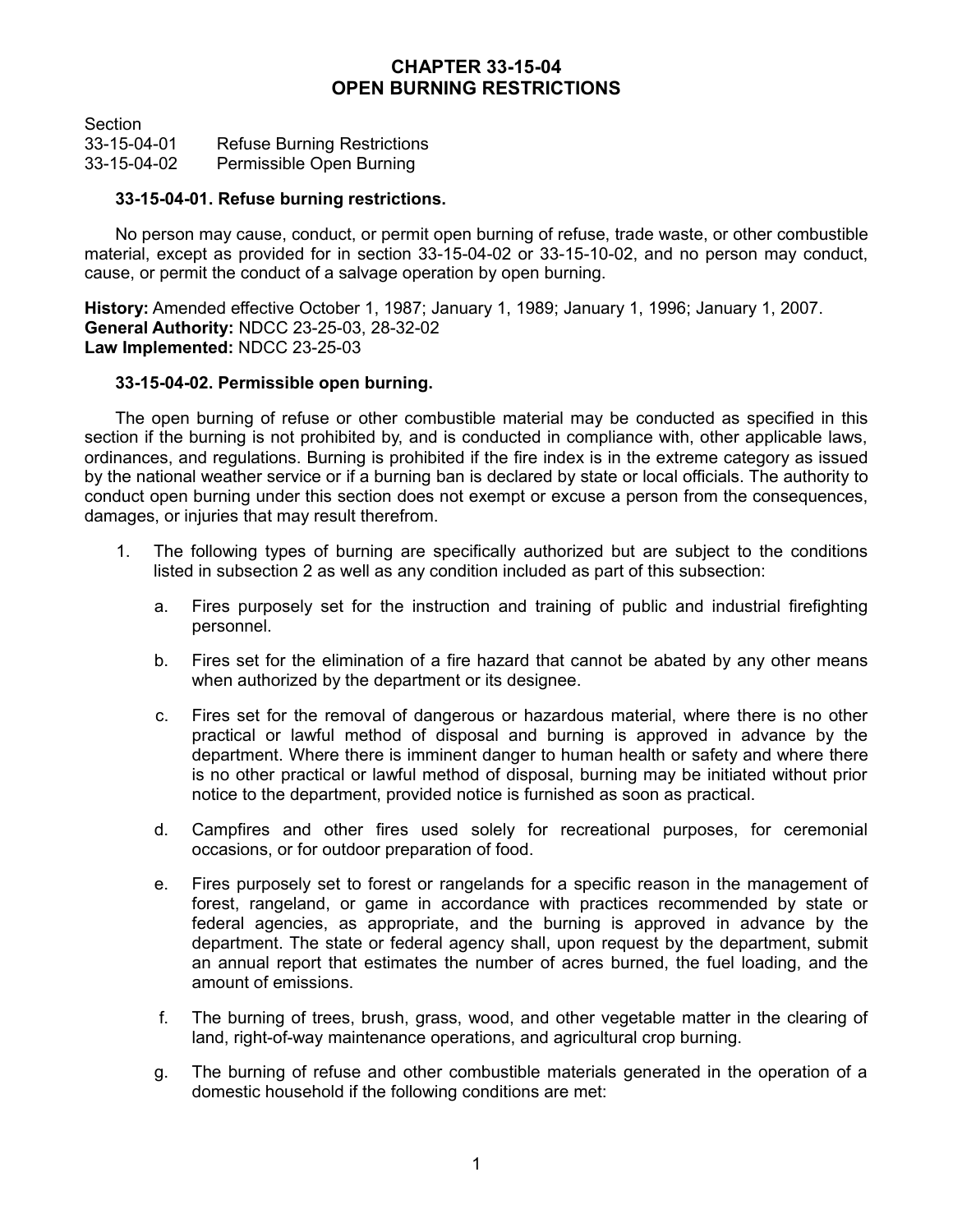- (1) No collection and disposal service is required or directed by a municipality or other government entity.
- (2) The material to be burned is from a building accommodating no more than one family.
- (3) The burning is conducted on the property on which the waste is generated.
- h. The burning of liquid hydrocarbons that are spilled or lost as a result of pipeline breaks or other accidents involving the transportation of such materials or which are generated as wastes as the result of oil exploration, development, production, refining, or processing operations if the following conditions are met:
	- (1) The material cannot be practicably recovered or otherwise lawfully disposed of in some other manner.
	- (2) The burning must be approved in advance by the department, except as provided in subdivision c.
- 2. The following conditions apply to all types of permissible burning listed in subsection 1.
	- a. Air pollution, as defined in section 33-15-01-04, will not be created.
	- b. The burning must not be conducted upwind of, or in proximity to, an occupied building such that the ambient air of such occupied building may be adversely affected by the air contaminants being emitted.
	- c. Care must be used to minimize the amount of dirt on the material being burned and the material must be dry enough to burn cleanly.
	- d. Oils, rubber, and other materials that produce unreasonable amounts of air contaminants may not be burned.
	- e. The burning may be conducted only when meteorological conditions favor smoke dispersion and air mixing.
	- f. The burning must not be conducted adjacent to any highway or public road so as to create a traffic hazard.
	- g. The burning must not be conducted adjacent to any operational military, commercial, county, municipal, or private airport or landing strip in such a manner as to create a hazard.
	- h. Except in an emergency, burning may not be conducted in such proximity of any class I area, as defined in chapter 33-15-15, that the ambient air of such area is adversely impacted.
	- i. Except in an emergency, the visibility of any class I area cannot be adversely impacted as defined in chapter 33-15-19.
	- j. Burning activities must be attended and supervised at all times burning is in progress.
	- k. If state or local fire officials determine conditions to be unsafe for open burning, such burning must cease until conditions are deemed safe by such officials.

**History:** Amended effective October 1, 1987; January 1, 1989; January 1, 1996; January 1, 2007; April 1, 2014.

**General Authority:** NDCC 23-25-03, 28-32-02